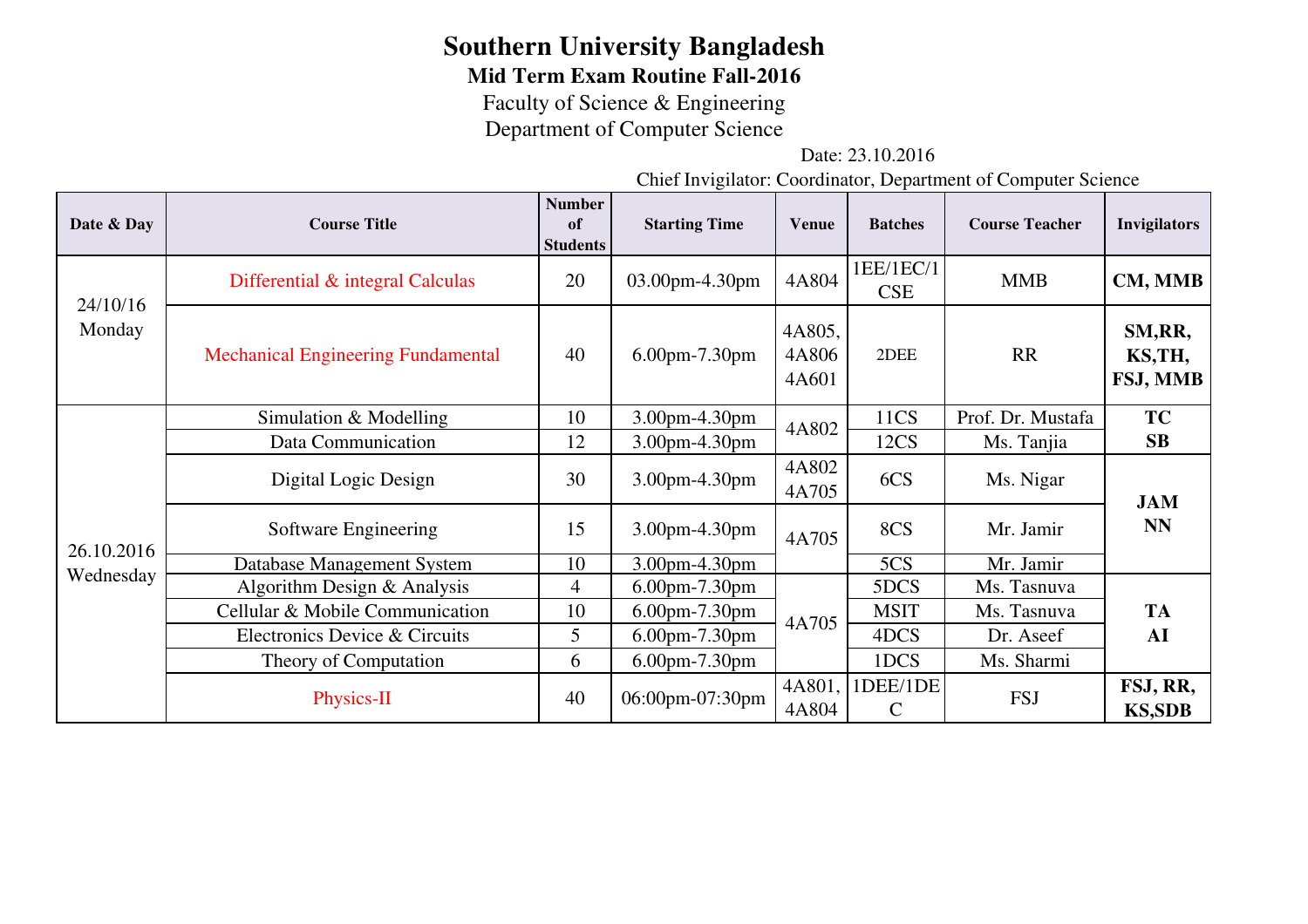| 27.10.2016<br>Thursday | Control system-I                                              | 20 | 10:00am-11:30am | 4A801           | 8EE                   | <b>BNB</b>        | <b>BNB, RHC</b>              |
|------------------------|---------------------------------------------------------------|----|-----------------|-----------------|-----------------------|-------------------|------------------------------|
|                        | Data Structure                                                | 10 | 3.00pm-4.30pm   | 4A705           | 4CS                   | Mr. Jahangir      | JA<br><b>MSM</b>             |
|                        | Web Programming                                               | 8  | 6.00pm-7.30pm   |                 |                       | Ms. Tanjia        |                              |
|                        | Wireless & Mobile Communication                               | 10 | 6.00pm-7.30pm   | 4A705           | 9DCS                  | Prof. Dr. Mustafa | <b>TC</b><br>SB              |
|                        | <b>Object Oriented Programming</b>                            | 6  | 6.00pm-7.30pm   |                 | <b>MSIT</b>           | Ms. Sharmi        |                              |
|                        | <b>Structured Programming Language</b>                        | 25 | 10.00am-11.30am | 4A705           | 2CS                   | Mr. Priyam        | <b>PCH</b><br><b>TT</b>      |
|                        | English composition $&$ writing                               | 29 | 10:00am-11:30am | 4A804           | 2DEE/2DE<br>C/        | Rebeka            | Rebeka,<br>MMB,<br><b>TC</b> |
|                        | Computer Basic & Programming Concept                          | 10 | 3.00pm-4.30pm   |                 | 1DCS                  | Mr. Jahangir      | JA<br>AI                     |
|                        | E-Commerce                                                    | 15 | 3.00pm-4.30pm   | 4A709           | <b>MSIT</b>           | Mr. Jahangir      |                              |
|                        | Open Source Tools & Techniques                                | 10 | 3.00pm-4.30pm   |                 | <b>MSIT</b>           | Mr. Jahangir      |                              |
| 28.10.2016<br>Friday   | <b>Computer Architecture</b>                                  | 9  | 3.00pm-4.30pm   |                 | 9CS                   | Dr. Aseef         |                              |
|                        | Electronics Device & Circuits                                 | 13 | 3.00pm-4.30pm   |                 | 5CS                   | Mr. Sakib         | <b>MSM</b><br><b>NN</b>      |
|                        | Wireless & Mobile Communication                               | 10 | 3.00pm-4.30pm   | 4A802           | 11CS                  | Ms. Nigar         |                              |
|                        | Physics II                                                    | 30 | 3.00pm-4.30pm   | 4A802<br>4A705  | 3CS                   | Dr. Moshiur       | <b>NMIC</b>                  |
|                        | <b>Engineering Statistics</b>                                 | 20 | 3.00pm-4.30pm   | 4A705           | 8CS                   | Mr. Istiak        | SB                           |
|                        | Coordinate geometry, vector analysis<br>and complex variables | 45 | 06:00pm-07:30pm | 4A805,<br>4A806 | 3DEE/3DC<br>$SE(B-2)$ | <b>MJA</b>        | RR, KS,<br><b>MU,FSJ</b>     |
|                        | Distributed and parallel processing                           | 1  | 6.00pm-7.30pm   |                 |                       | Mr. Sakib         | <b>JS</b>                    |
|                        | 9<br>Digital Logic Design                                     |    | 6.00pm-7.30pm   | 4A705           | 5DCS                  | Ms. Jeenat        |                              |
|                        | Computer Basic & Programming Concept                          | 6  | 6.00pm-7.30pm   |                 | 1DCS                  | Ms. Jeenat        |                              |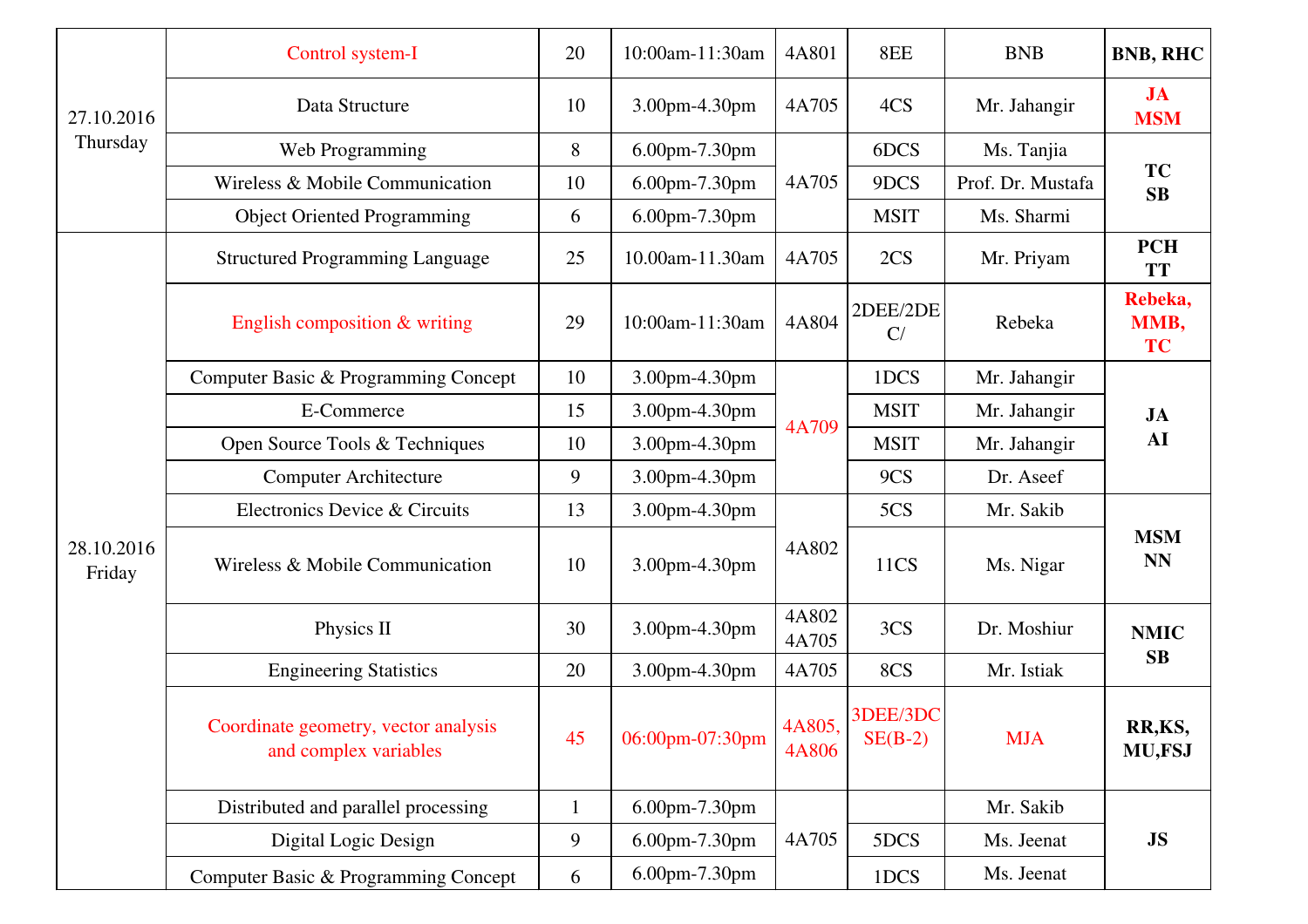| 30.10.3016<br>Sunday  | English Composition & Writing                          | 20              | 10.00am-12.00pm               | 4A705                     |                         | Ms. Arfat    | <b>JS</b><br><b>Arfat</b>                |  |
|-----------------------|--------------------------------------------------------|-----------------|-------------------------------|---------------------------|-------------------------|--------------|------------------------------------------|--|
|                       | Microprocessor Assembly Language                       | 20              | 10.00am-11.30am               |                           |                         | Ms. Jeenat   |                                          |  |
|                       | <b>Operating System</b>                                | 15              | 3.00pm-4.30pm                 |                           |                         | Ms. Tasnuva  |                                          |  |
|                       | <b>Discrete Mathematics</b>                            | 10              | 3.00pm-4.30pm                 | 4A705                     | 2CS                     | Ms. Tasnuva  | <b>TA</b><br><b>NN</b>                   |  |
|                       | Computer Graphics & Image Processing                   | 10              | 3.00pm-4.30pm                 |                           | 12CS                    | Ms. Tasnuva  |                                          |  |
|                       | Differential Equations, Linear algebra and<br>matrices | 55              | 06:00pm-07:30pm               | 4A805,<br>4A806           | 2DEE/2DC<br><b>SE</b>   | <b>MJA</b>   | <b>MJA,FHM</b><br>MB, RHC,<br><b>PCH</b> |  |
|                       | Differential and integral calculus                     | 50              | 06:00pm-07:30pm               | 4A801,<br>4A802,<br>4A804 | 1DEE/1DC<br><b>SE</b>   | <b>MJA</b>   | NNK,<br>TH,MU,<br>ARH,<br><b>NMIC</b>    |  |
|                       | <b>Management Information System</b>                   | 12              | $6.00$ pm $-7.30$ pm          |                           | <b>MSIT</b>             | Mr. Jamir    |                                          |  |
|                       | Database Management System                             | 9               | 4A705<br>$6.00$ pm $-7.30$ pm |                           | 4DCS/MS                 | Mr. Priyam   | <b>JAM</b><br><b>JS</b>                  |  |
|                       | <b>Computer Architecture</b>                           | 8               | $6.00$ pm $-7.30$ pm          |                           | 6DCS                    | Ms. Jeenat   |                                          |  |
| 31.10.2016            | <b>Operating System</b>                                | $5\overline{)}$ | 6.00pm-7.30pm                 | 4A705                     | 7DCS/MS                 | Mr. Jamir    | <b>JAM</b>                               |  |
| Monday                | Artificial Intelligence                                | 20              | 6.00pm-7.30pm                 |                           | 9DCS                    | Mr. Sakib    | <b>MSM</b>                               |  |
| 01.11.2016<br>Tuesday | <b>Mechanical Engineering Fundamental</b>              | 25              | 3.00pm-4.30pm                 |                           | 3 <sub>CS</sub>         | Ms.Tasnia    | <b>TT</b><br><b>JS</b>                   |  |
|                       | Compiler Design & Construction                         | 9               | 3.00pm-4.30pm                 | 4A705                     | 11CS                    | Ms.Tasnia    |                                          |  |
|                       | Digital System Design                                  | 5               | 3.00pm-4.30pm                 |                           | 9CS                     | Ms. Jeenat   |                                          |  |
|                       | Chemistry                                              | 35              | 03:00pm-04:30pm               | 4A804                     | 1EE/2EE/2<br><b>CSE</b> | Mr. Ibrahim  | SDB, ARH,<br><b>NMIC</b>                 |  |
|                       | <b>Electronics I</b>                                   | 35              | 6.00pm-7.30pm                 | 4A804                     | 3DEE/3DE<br>$C(B-2)$    | MU           | <b>MU,RR</b>                             |  |
|                       | <b>Electrucal Engineering Fundamental</b>              | 8               | 6.00pm-7.30pm                 | 4A602                     | 1DCS                    | Ms. Sharmi   | SB                                       |  |
|                       | <b>Structured/Computer Programming</b>                 | 7               | 6.00pm-7.30pm                 |                           | 2DCS/MS                 | Mr. Jahangir |                                          |  |
|                       | <b>Computer Networking</b>                             | 8               | 4A705<br>$6.00$ pm $-7.30$ pm |                           | 5DCS/MS                 | Mr. Jahangir | JA<br><b>JAM</b>                         |  |
|                       | <b>Decision Support System</b>                         | 25              | 6.00pm-7.30pm                 |                           |                         | Mr. Jamir    |                                          |  |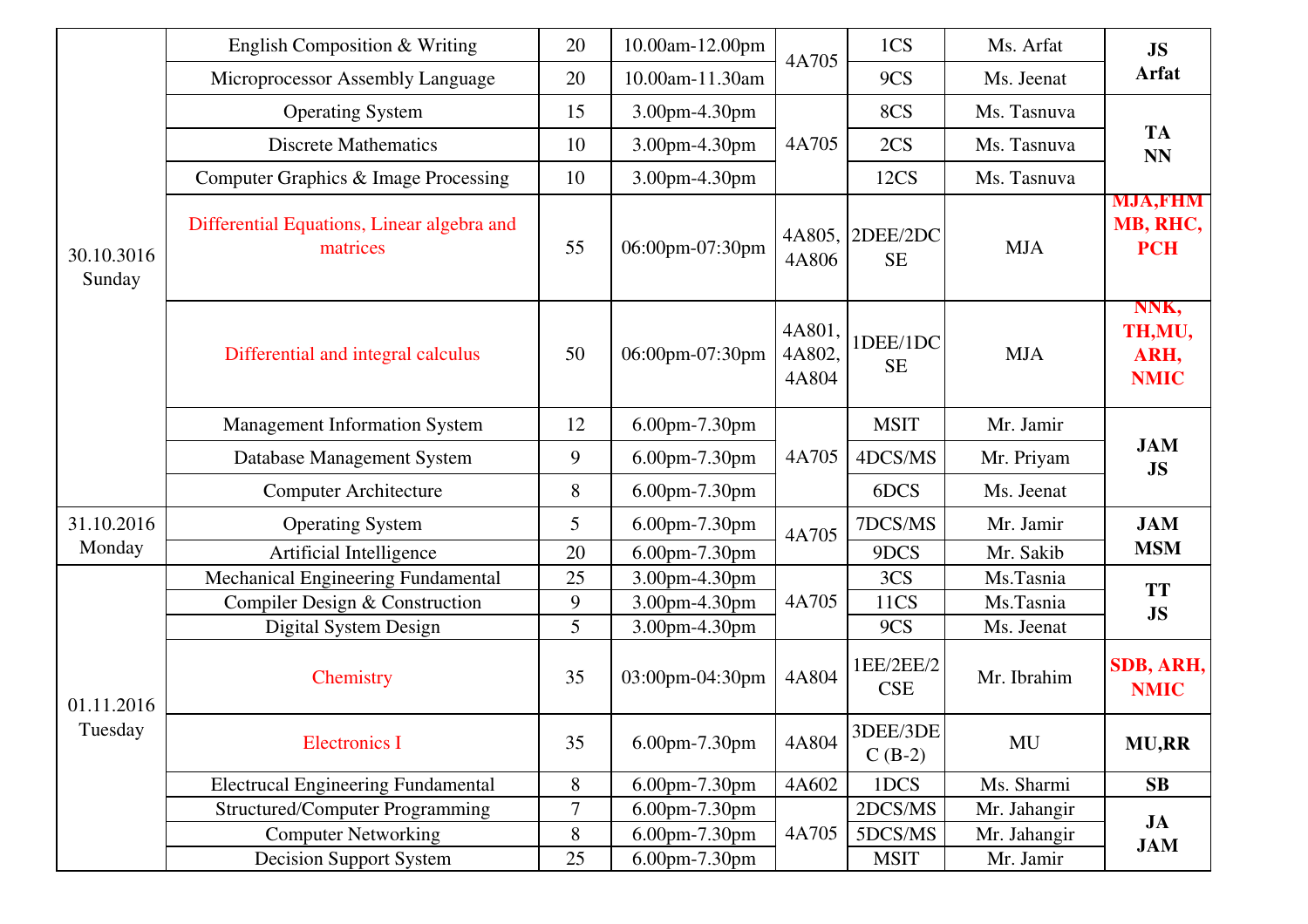|            |                                                                                                             | $\overline{7}$      | 3.00pm-4.30pm    |       | 9CS         | Ms. Tanjia    |                           |
|------------|-------------------------------------------------------------------------------------------------------------|---------------------|------------------|-------|-------------|---------------|---------------------------|
|            | Theory of Computation                                                                                       |                     |                  |       |             |               | <b>NN</b>                 |
|            | <b>Object Oriented Programming</b>                                                                          | 10<br>25            | 3.00pm-4.30pm    | 4A705 | 4CS         | Ms. Nigar     | <b>TC</b>                 |
|            | Algorithm Design & Analysis<br>02.11.2016                                                                   |                     | 3.00pm-4.30pm    |       | 6CS         | Mr. Sakib     |                           |
| Wednesday  | Digital Electronics & Pulse Techniques<br>$\overline{4}$<br>$\overline{7}$<br><b>System Analysis Design</b> |                     | 6.00pm-7.30pm    | 4A705 | 6DCS        | Mr. Sakib     | <b>MSM</b><br><b>NMIC</b> |
|            |                                                                                                             |                     | 6.00pm-7.30pm    |       | 4DCS        | Mr. Istiak    |                           |
|            | <b>Optical Fiber Communication</b>                                                                          | 20<br>6.00pm-7.30pm |                  |       | 9DCS        | Mr. Istiak    |                           |
| 03.11.2016 | Microprocessor Assembly Language                                                                            | 8                   | 6.00pm-7.30pm    | 4A705 | 7DCS        | Ms.Tasnia     | <b>TC</b>                 |
| Thursday   | <b>Numerical Methods</b>                                                                                    | 8                   | 6.00pm-7.30pm    |       | <b>MSIT</b> | Ms. Tanjia    | <b>TT</b>                 |
|            | Industrial Management & Law                                                                                 | 21                  | 10.00am-11.30am  | 4A705 | 6CS         | Ms.Tasnia     | <b>TT</b>                 |
|            |                                                                                                             |                     |                  |       |             |               | <b>JS</b>                 |
|            | Diff. Equations, Linear Algebra & Matrices                                                                  | 30                  | 10:00am-11:30am  | 4A804 | 2EE         | <b>MMB</b>    | MMB,<br><b>MSM</b>        |
|            | Physics-I                                                                                                   | 15                  | 03:00pm-04:30pm  | 4A804 | 1EE/1CSE    | <b>TH</b>     | TH, SM                    |
|            |                                                                                                             |                     |                  |       |             |               |                           |
|            | <b>Numerical Methods</b>                                                                                    | 10                  | 3.00pm-4.30pm    |       | 4CS         | Ms. Nigar     | <b>IVIV</b>               |
|            | Physics I                                                                                                   | 20                  | 3.00pm-4.30pm    | 4A705 | 1CS         | Mr. Tahajibul | Mr.                       |
| 04.11.2016 | Data Communication                                                                                          | 10                  | 3.00pm-4.30pm    |       | 4DCS        | Mr. Istiak    | Tahajibul                 |
| Friday     | Artificial Intelligence                                                                                     | 13                  | 3.00pm-4.30pm    |       | 12CS        | Dr. Aseef     | AI                        |
|            | Digital Electronics & Pulse Techniques                                                                      | 13                  | 3.00pm-4.30pm    | 4A802 | 8CS         | Mr. Priyam    | <b>PCH</b>                |
|            | <b>Electrical Engineering Fundamental</b>                                                                   | 30                  | 3.00pm-4.30pm    |       | 3CS         | Mr. Istiak    | <b>NMIC</b>               |
|            | <b>System Analysis Design</b>                                                                               | 17                  | 3.00pm-4.30pm    | 4A709 | 5CS         | Ms. Sharmi    | <b>SB</b>                 |
|            | Data Structure                                                                                              | $\overline{4}$      | $6.00$ pm-7.30pm |       | <b>MSIT</b> | Ms.Tasnia     |                           |
|            | Software Engineering                                                                                        | 3                   | 6.00pm-7.30pm    |       | 5DCS        | Ms. Nigar     | AI                        |
|            | <b>Discrete Mathematics</b>                                                                                 | 8                   | 6.00pm-7.30pm    | 4A705 | 1DCS        | Mr. Priyam    | <b>PCH</b>                |

**Head**

**Department of Computer Science**

**Faculty Members: Dr. MNM** Prof. Dr. Md. Nurul Mustafa, **JA** Md. Jahangir Alam,**JAM** Jamir Ahmed, **Dr.AI Dr.** Aseef Iqbal, **TA** Tasnuva Ahmed

**NMIC** N.M. Istiak Chowdhury, **NN** Nahida Nigar, **TC** Tanjia Chy. **JS** Jeenat Sultana, **TT** Tasnia Tabassum, **SB** Sharmi Barua,**PCH** Priyam Chowdhury, **MSM** Md.Sakib Mahmud, **Dr. MR** Dr. Moshiur Rahman,